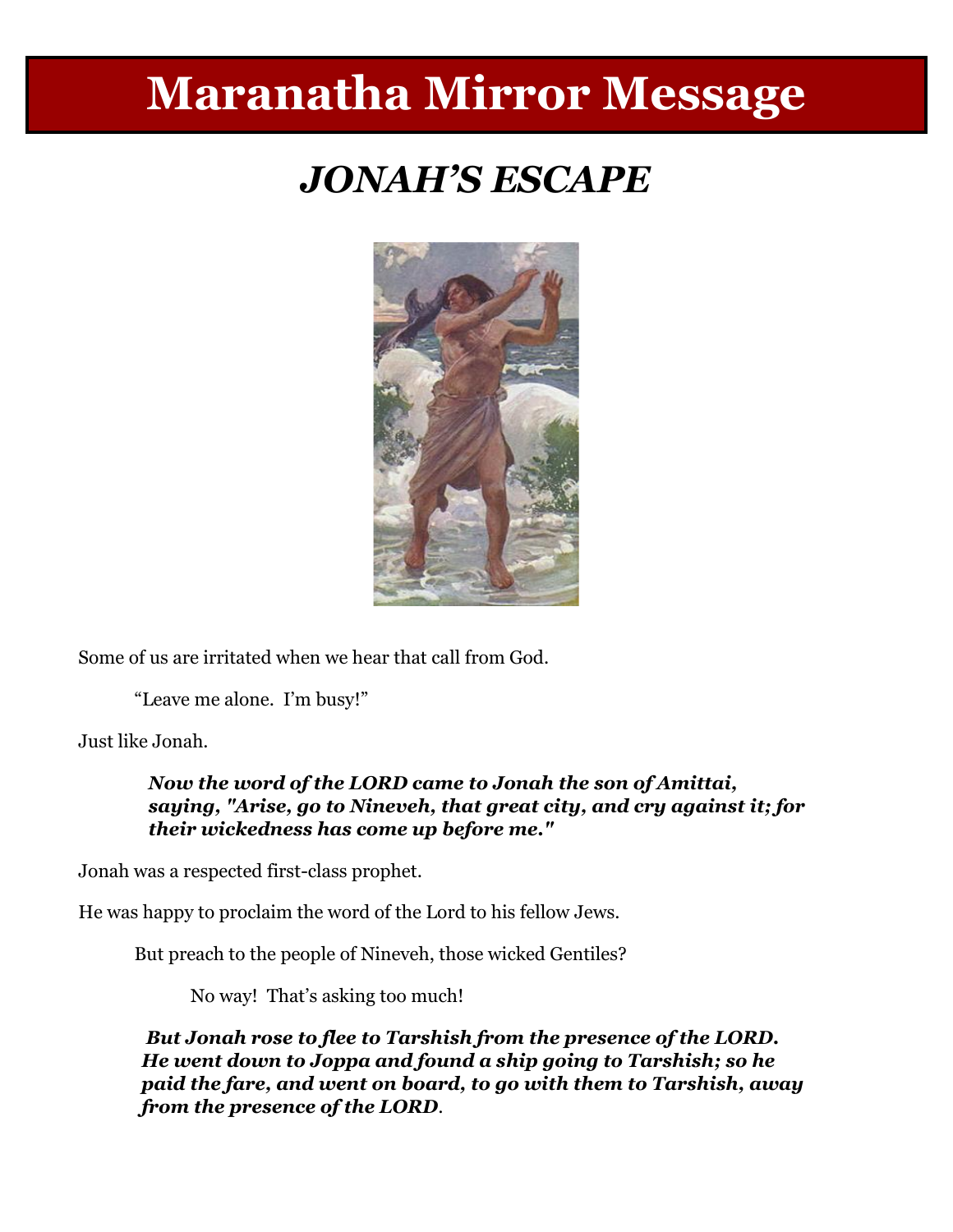So what do we do when we get a call from God that intrudes on our plans? We take a ship to Tarshish.

Perhaps some of us at this moment are on that ship. We go to church and say our prayers and read our Bibles. But we ignore the call. And when our heart reminds us of that call, we turn on the TV or go take a nap.

#### **Just like Jonah.**

Jonah ignored his troubled conscience and went down into the ship and pulled the covers over his head and went to sleep.

#### *But the LORD hurled a great wind upon the sea, and there was a mighty tempest on the sea, so that the ship threatened to break up.*



When we try to run away from the call of God a mysterious storm cloud follows us. All the people near us fall under its shadow too, just like the sailors on Jonah's ship.

"Hey Jonah, wake up! The storm is getting worse.

This ship is about to sink! What are we going to do?"

"There's only one thing to do," says Jonah.

"Throw me overboard and the storm will cease."

"We don't' want to do that!"

"Do it," says Jonah, "It's your only hope."

So they tossed Jonah overboard.

#### *And the LORD appointed a great fish to swallow up Jonah; and Jonah was in the belly of the fish three days and three nights.*

Once we've heard God's call, there is no escape.

We can fly to Hong Kong, or flee to the Amazon jungle.

Sooner or later we'll end up in the belly of that fish.

A dark, lonely place. A place where there's nothing to do but think. A place where we finally learn to pray.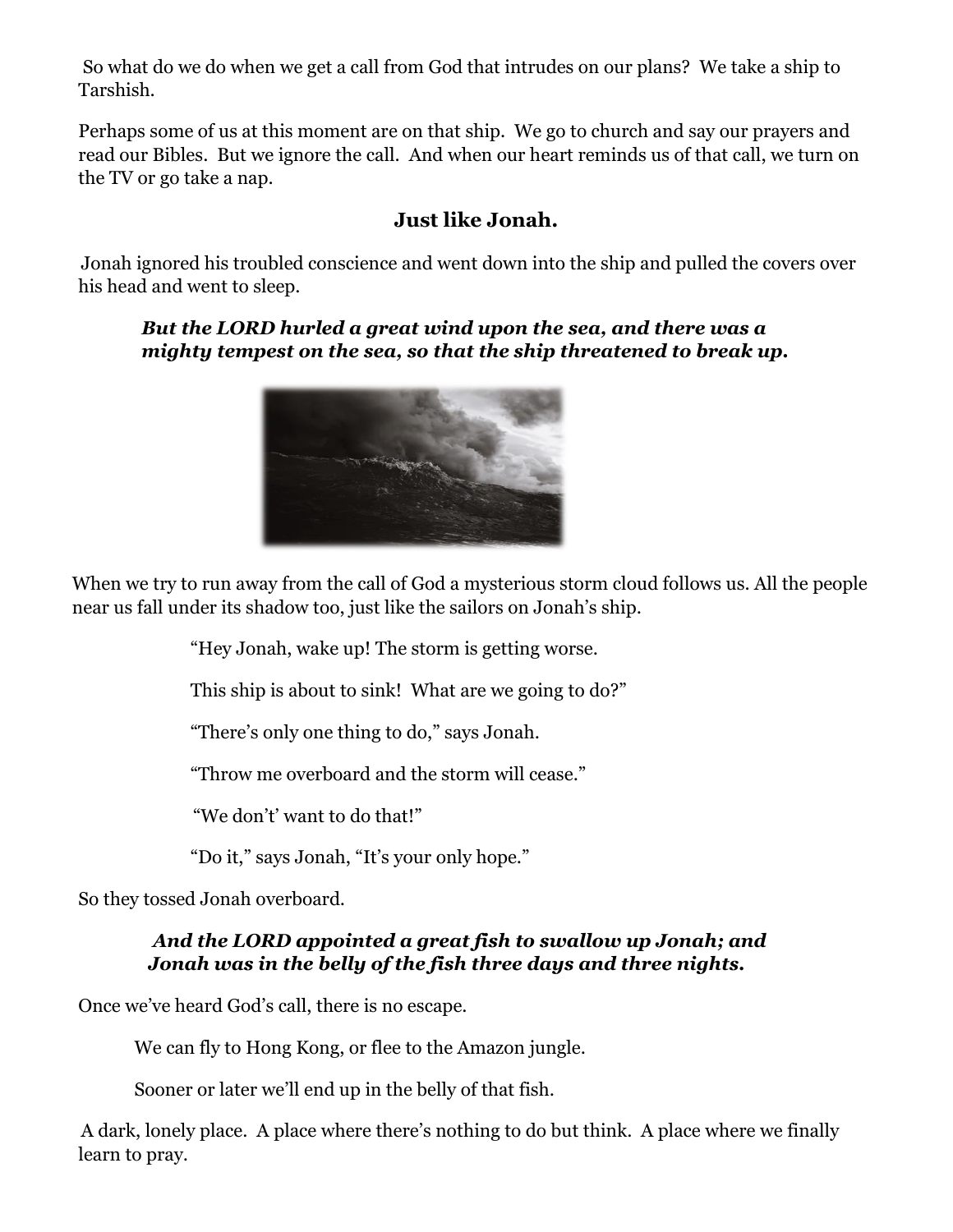Perhaps some of us are in the belly of that fish right now.

*Why is everything so dark? Why do I feel there's an invisible wall between me and everybody else? What's going on?*

Then one day the light comes on. *"You're in the belly of the fish!"* says a voice deep inside. *"When are you going to wake up and cry out to God who alone can deliver you?"* 

#### *Then Jonah prayed to the LORD his God from the belly of the fish, saying, "I called to the LORD, out of my distress, and he answered me; out of the belly of Sheol I cried, and thou didst hear my voice."*

*"Okay, Lord. I give up. I'll do this thing you're calling me to do. Just get me out of here!"*

Now at last, Jonah obeys God and goes to Nineveh, warning of its approaching doom.

#### *Jonah began to go into the city, going a day's journey. And he cried, "Yet forty days, and Nineveh shall be overthrown!"*

To Jonah's consternation, these wicked Gentiles repented! Jonah was not pleased. He would much rather have seen them be burned up in flames of judgment.

Right up to the end Jonah was still pouting. He still hadn't figured out why God would spare those wicked Gentiles.

Here's what Jonah was missing, and what you and I often miss:

When people repent, God forgives, no matter who they are.

Even if they're hard-nosed atheists. Even if they're self-righteous hypocrites..

And here's something else many Christians are missing: God is going to see to it that everybody gets a chance. That's why the Incarnate God died on that cross. To atone for everybody's sin.

### *"Behold the Lamb of God who takes away the sin of the world!"*

To give everybody a chance to be forgiven, just like the people of Nineveh.

#### *"And I, when I am lifted up from the earth (on the cross) will draw all people to myself."*

 *John 12:32*

Nineveh, Beijing, Damascus, New Delhi, Main Street and Skid Row. Sooner or later they're all going to find their way to the cross, where they



**Father Forgive Them** *Stephen Sawyer*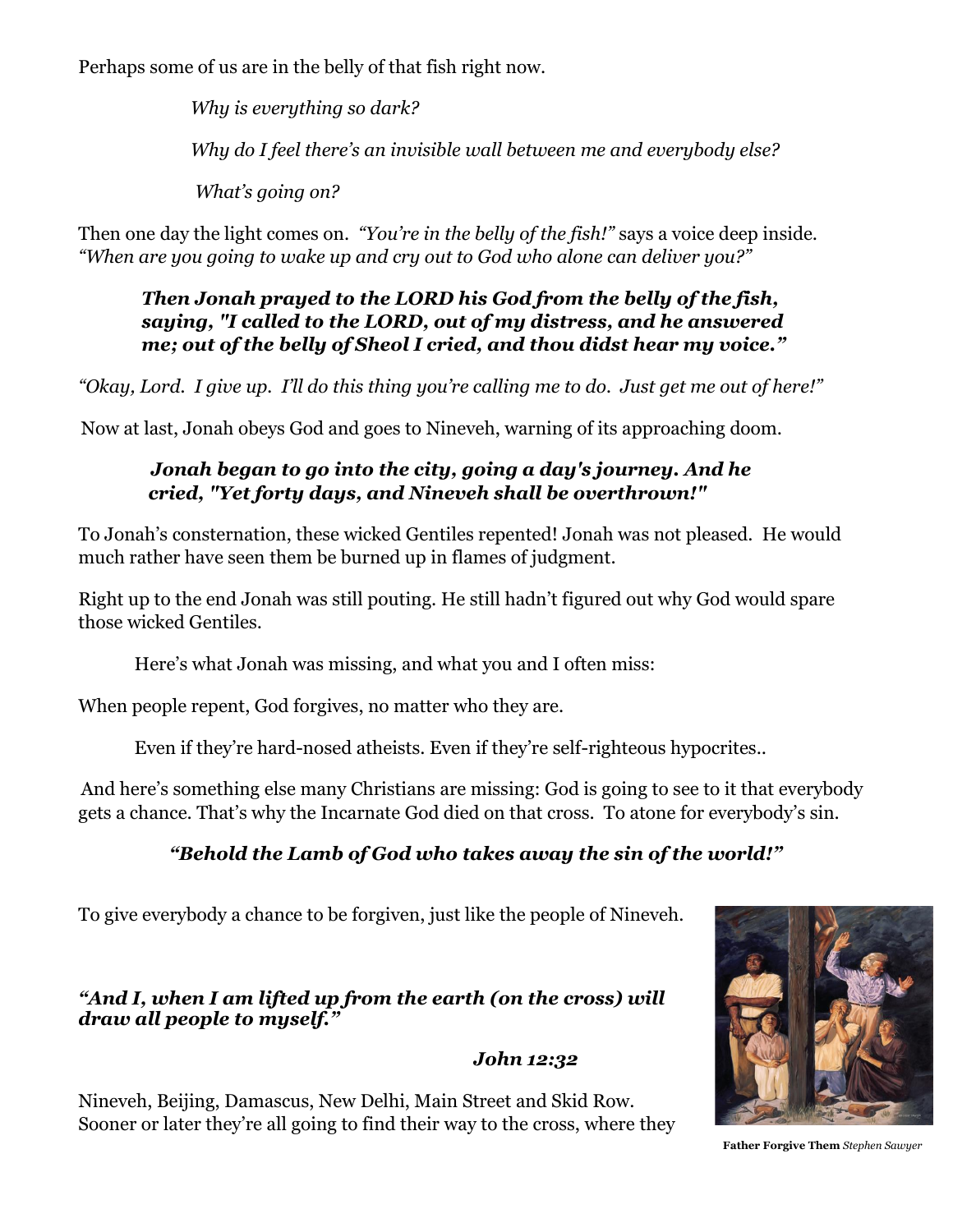are offered forgiveness. All they have to do is receive forgiveness and walk in it, and they're lifted into God's World.

But God will not force people into his Kingdom. They are free to choose the Darkness. Our Lord tells us that the Broad Road has many travelers--- perhaps even some professing Christians?

So where do we fit in all this?

Maybe we are not called to go marching down Main Street shouting, "Forty days, and this city will be destroyed!"

Maybe, for starters, all God wants us to do is have a cup of coffee with our neighbor, or spend an afternoon with Aunt Jessica. Or take that grumpy old man to lunch. Or pick up the phone and show a little kindness to the woman who gossiped about us last week.

Jesus draws people to his cleansing cross through us---through simple acts of obedience, right where we are.

#### **Our Nineveh begins right here.**

None of us has a video link to heaven. But just as surely as God spoke to Jonah, God speaks to us---on his terms, in whatever way he chooses.

If, at this moment, we are walking with the risen Lord, it's not because we decided to follow Jesus.

## **It's because our Lord decided to call us.**

#### *"You did not choose me, but I chose you, and appointed you that you should go and bear fruit, and that your fruit should remain."*

#### *John 15*

*"And I didn't choose you to be wrapped in pink plastic and tied with a bow and put on a shelf, waiting to be raptured off to Heaven.* 

*I chose you to go to Nineveh, to bear fruit for my Kingdom.*

*So get off that ship to Tarshish, pray your way out of the fish's belly, and follow me to the Nineveh right in front of you.*

*People you see every day. People who need a little encouragement, a little hope.* 

*I will confirm your words with unspeakable power. And you will be blessed beyond your wildest dreams, as you watch your friends and enemies pass from darkness to light and from the power of Satan to God."*

If we're following Jesus, if we're working in his Vineyard, we are low-profile prophets.